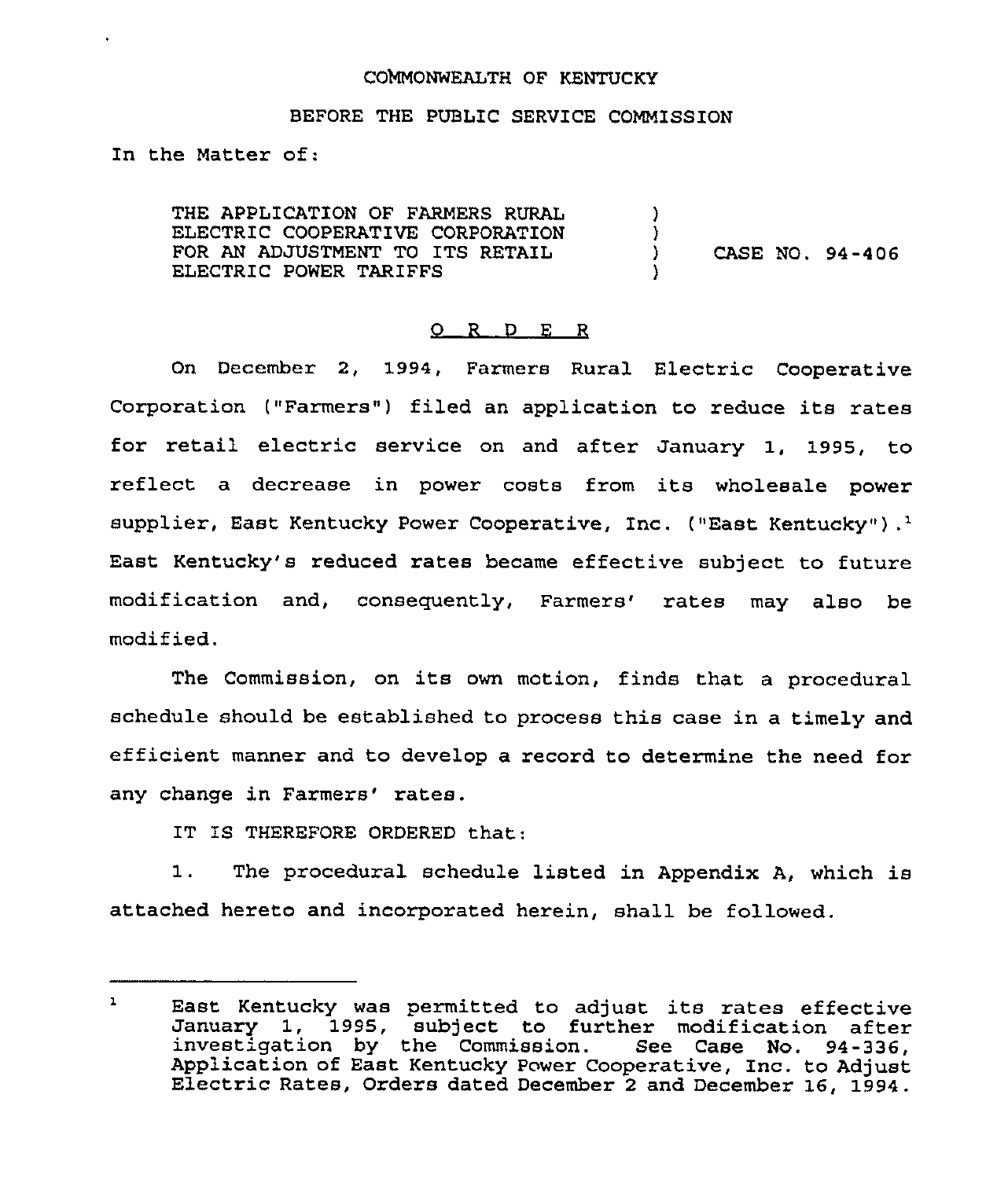2. All requests for information and responses thereto shall be appropriately indexed. All responses shall include the name of the person who will be responsible for responding to questions related to the information, with copies to all parties of record and 10 copies to the Commission.

3. Farmers shall give notice of the scheduled hearing in accordance with the provisions set out in 807 KAR 5:011, Section 8(5] . At the time the publication is requested, Farmers shall forward a duplicate of the notice and request to the Commission.

4. Motions for extensions of time with respect to the schedule herein shall be made in writing and will be granted only upon a showing of good cause.

5. Nothing contained herein shall prevent the Commission from entering further Orders in this matter.

Done at Frankfort, Kentucky, this 13th day of January, 1995.

PUBLIC SERVICE COMMISSION

the Commission

ATTEST:

Executive Director